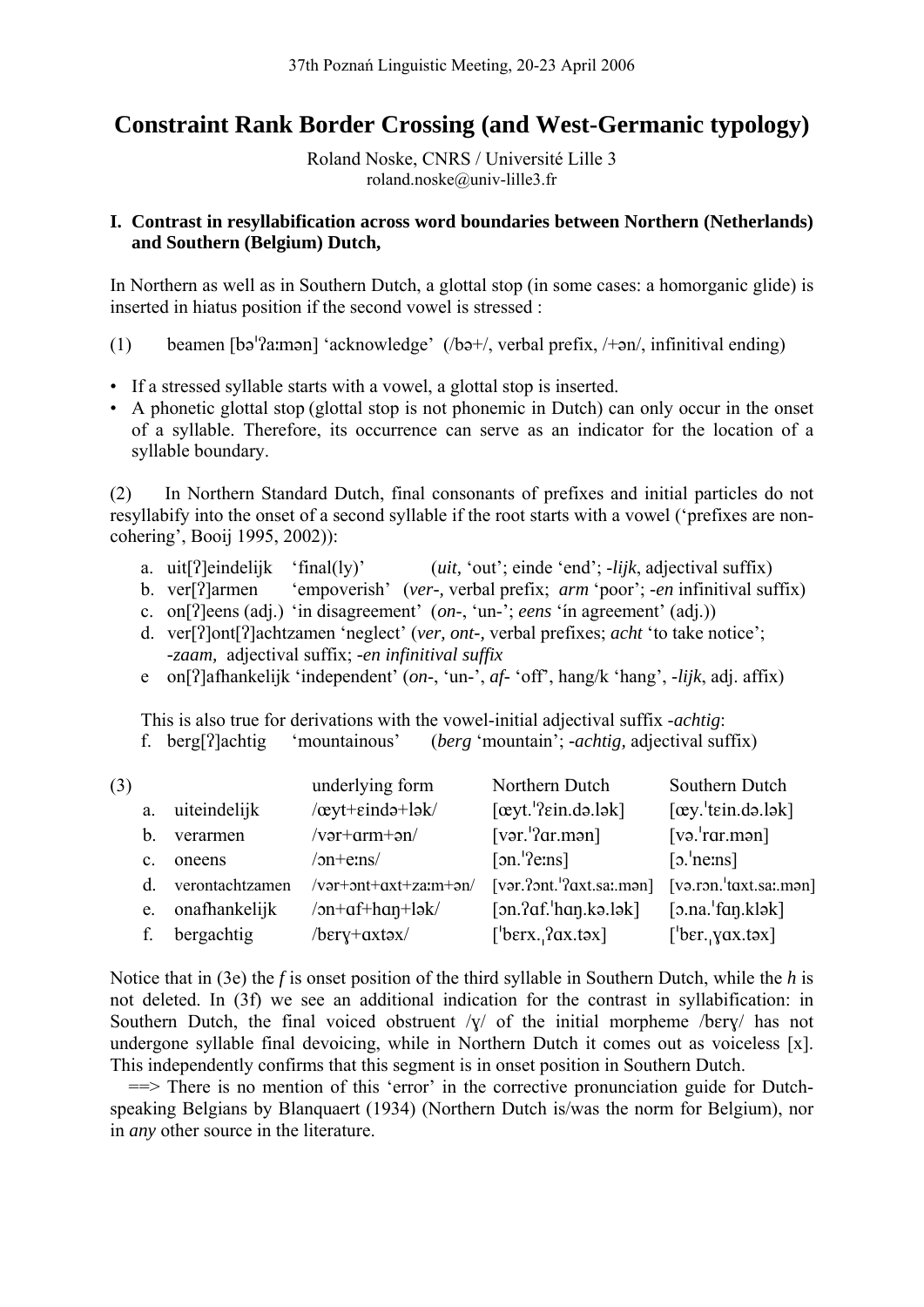#### **II. Contrast in vowel deletion (clitic pronouns, articles)**

- (4) het is  $/\sigma t$  is / [tis] (Northern and Southern Dutch) in Northern Dutch also: [ $\text{atis}$ ]
- (5) a. was het  $\begin{array}{c} \text{(loss et)} \\ \text{(loss et)} \end{array}$  (Northern Dutch) 'was it' b. was het  $\begin{array}{c} \text{(was at)} \\ \text{(West-Flemish)} \end{array}$  'was it' b. was het  $/was \, dt / \sqrt{wast}$   $\bar{w}$  (West-Flemish) 'was it'
- (6) de engelen  $[da.2e.na.la]$  (Northern Dutch),  $[den.ln]$  (West-Flemish) 'the angels'
- (7) a. dat ik /da  $\text{rk}/$  [dak] (West-Flemish) 'that I' (/dat  $\text{rk}/$  [dat $\text{rk}$ ] in Northern Dutch) b. ik hoor /ik or/ [kor] (West-Flemish) 'I hear' (/ik horr/ [ikhor] in Northern Dutch)

#### **III. Explanation: difference in constraint order**

ALIGN: word boundaries and derivational morpheme boundaries must coincide with syllable boundaries

ONSET: syllables must have onsets (or, in another version, syllable onsets must be filled)

#### **Table 1: Southern Dutch**

| Candidates                         | <b>ONSET</b> | <b>ALIGN</b> |
|------------------------------------|--------------|--------------|
| $(\ldots, \ldots)(\ldots, \ldots)$ | $**$         |              |
| $\mathcal{F}$ (.o.)(.nems.)        |              | $\ast$       |

#### **Table 2: Northern Dutch**

| Candidates                   | <b>ALIGN</b> | <b>ONSET</b> |
|------------------------------|--------------|--------------|
| $\mathcal{F}$ (.on.)(.e.ms.) |              | $**$         |
| (.5.)(.neins.)               | ×            | $\ast$       |

### **Table 3: West-Flemish**

| Candidates    | <b>ONSET</b> | <b>ALIGN</b> |
|---------------|--------------|--------------|
| (x[k.)(.0:T]) | $***$        |              |
| (kor.)<br>F   |              | $***$        |

### **IV. Question: What are the origins of the contrast in syllabification and vowel deletion between Northern Dutch and German on the one hand and Southern Dutch on the other?**

Hypothesis: the observed behaviour of Southern Dutch with respect to syllabification and vowel deletion in pronouns is due to the influence of Romance dialects.

Arguments:

- (i). Dutch and French have cohabitated for centuries, among others in the Southwestern part of the historical province of Flanders, e.g. in Kortrijk (Courtrai), Ieper (Ypres) and Lille (Rijsel).
- (ii) A number of phonological phenomena are known to have crossed the Germanic-Romance linguistic border in present-day Belgium and Northern France; in addition certain developments in neighboring Romance and Germanic dialects have taken place simultaneously.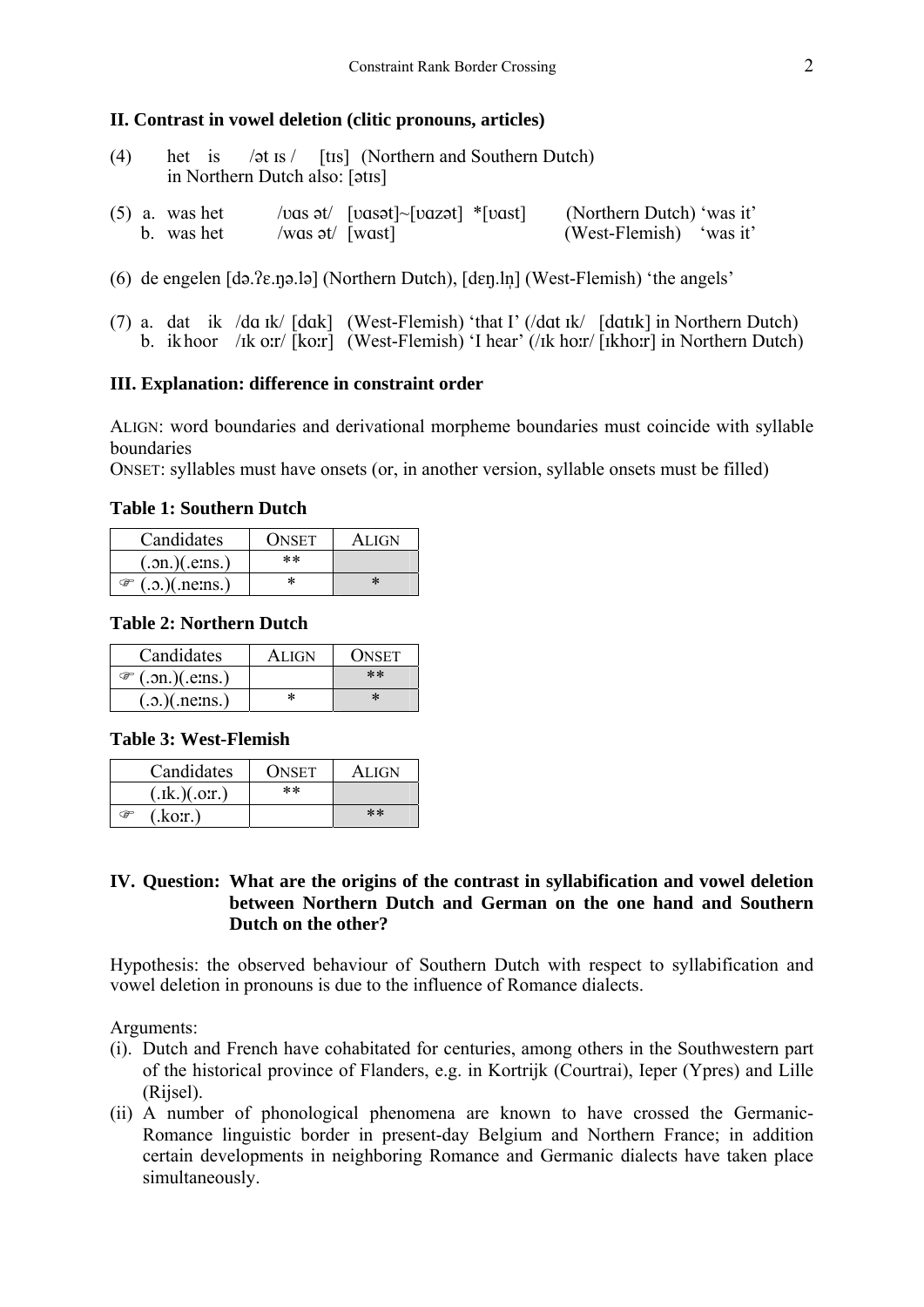Five phenomena mentioned by De Schutter (1999):

- i. Final devoicing (a steady feature of Dutch and German), showing up in French and Picardian (*herbe* 'grass' is pronounced with a final [p] in Romance dialects of Northern France as well as of North-Eastern France and Wallonia), which constitutes an influence of Germanic onto the Romance dialects;
- ii. The breaking of vowels (like in Fr. *fièvre, pièce*) (in other words the development of rising diphthongs, a historic process that has taken place in large parts of the Romance linguistic area), which has given rise to the breaking  $\alpha$  before  $\alpha$  + dental plosive in Southern Dutch dialects: paard  $\Rightarrow$  [p(j) $\varepsilon$ :(r)t] 'horse';
- iii. The (re)occurrence of /h/ as a phoneme in Walloon dialects, due to Germanic influences;
- iv. Palatization (fronting) of vowels (like in Fr. *mur* [myr] and Du. *muur* (in both cases: < Lat. *murus*), South Western Dutch *veugel* [vøyəl] 'bird' < *vogel* [voyəl])
- v. Lenition of dental consonants (like Fr. feuille [fœj] 'leaf', < Lat. *folia*), South Western Dutch diminutive  $/+t$  ( $\leq$  /+ka/).

A sixth phenomenon is mentioned by Ryckeboer (2004:44) for the variety of West-Flemish spoken in the part of Flanders that is presently located in France, but which pertains to West-Flemish in general:

vi. The monophthongisation of [au] to [u] before dental or alveolar obstruents. This development is also found in the same period in the neighboring Romance dialect of Picardian.

French syllabifies right through morpheme boundaries stopping only at boundaries above the word level, perhaps phrase boundaries.

- (8) traditional term *enchaînement* (e.g. in Grammont 1922) *il arrive* 'he comes' [i.la.riv] \*[il.a.riv].
- (9) French deletes schwa before as well as after full vowels. autre ami /otra ami/ [o.tra.mi] 'other friend) jolie  $/2$ oli+ $\phi$  [ $\overline{2}$ o.li] \*[ $\overline{2}$ o.li. $\phi$ ] (but OK in traditional versification)

Hence ONSET is ranked higher than ALIGN in French.

# **Conclusion:**

The contrast in syllabification *and* in vowel deletion between Northern and Southern Dutch, is the contrast between the orders: ALIGN >> ONSET and ONSET >> ALIGN respectively. In French, the constraint order is also ONSET  $\gg$  ALIGN. Lots of mutual phonological influences have been attested. It therefore seems natural to assume that the constraint order: ONSET >> ALIGN was adopted by Southern Dutch due to the influence of French and/or Picardian.

# **V. Cohering and Non-cohering affixes**

Assymmetries between prefixes and suffixes: *cohering* and *non-cohering* suffixes (Booij 1995, 2002).

Prefixes in (Northern) Dutch are non-cohering:  $(10)$  a. onteren /ont+er+an/ [ont. ?e.ran] 'to dishonour'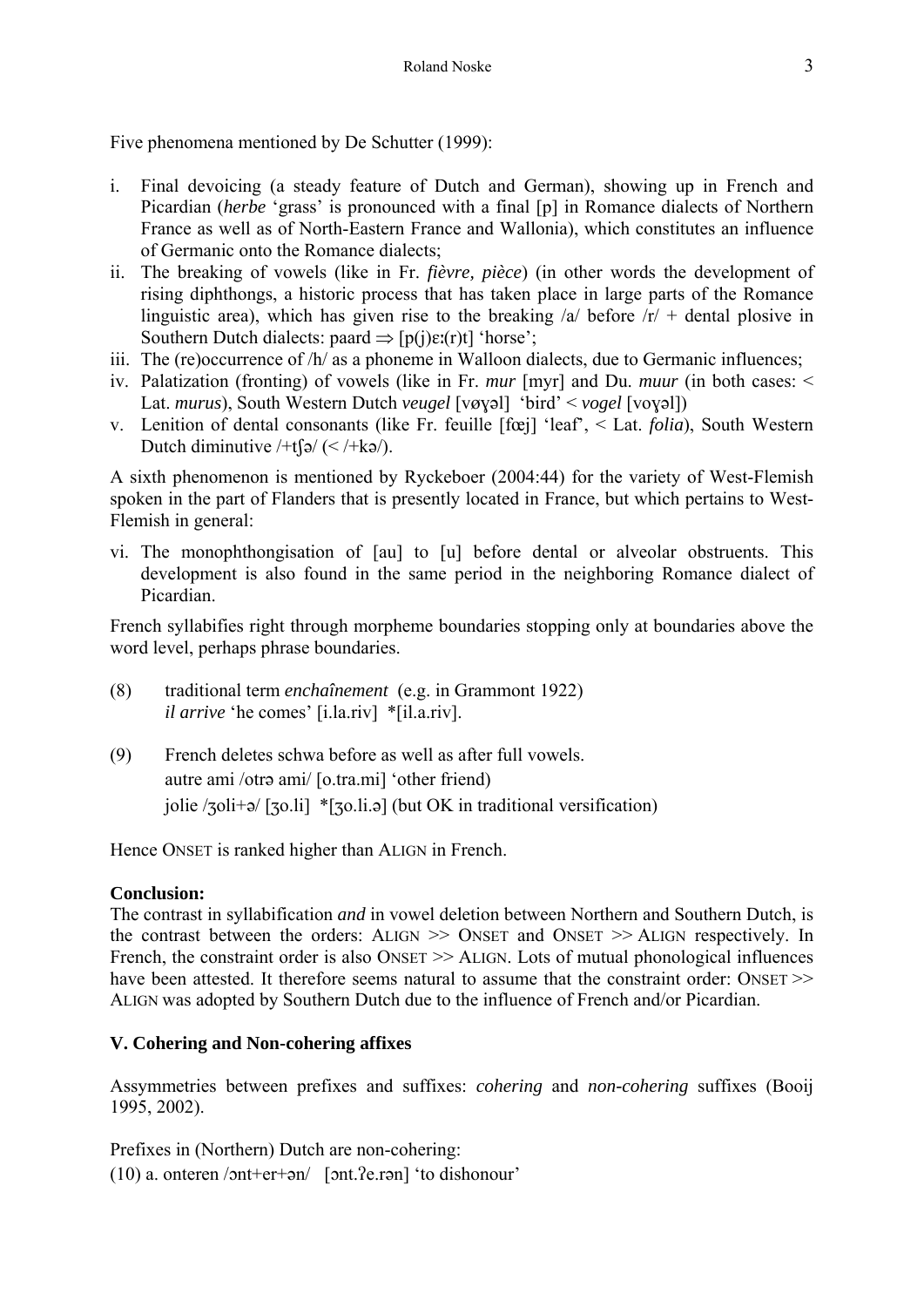Suffixes (except *-achtig* and a few other consonant-inital ones) are cohering: (10) b. rodig  $\vert \text{rod} + \text{ev} \rangle$  [ro.d $\text{ex}$ ] (Northern Dutch) \*[rot.?ax] 'reddish''

Three types of solution have been advanced in literature:

- (i) Explanation within prosodic phonology (Booij 1995). The cohering affixes (i.e., most suffixes) are uniformly incorporated into the Prosodic Word which is formed by the base. The non-cohering suffix, i.e., the prefixes and some suffixes rather are adjoined to the Prosodic Word. Which affixes are cohering and which are non-cohering remains a matter of pure stipulation.
- (ii) Analysis based on adjunction oncyclic syllabification and syllable integrity (Van Oostendorp 1994)
- (iii) Different types of alignment constraints or other constraints (Van Oostendorp 2004).

In the analysis above, the difference between cohering and non-cohering suffixes can be represented by replacing splitting up the ALIGN constraint in the constraints ALIGN-L(eft) and ALIGN-R(ight). ALIGN-L says that the left boundary of every morphological word should correspond to the left boundary of a phonological word. ALIGN-R is the mirror image of this.

 In the analysis above, the constraint order has to be refined: Northern Dutch: ALIGN-L >> ONSET >> ALIGN-R Southern Dutch and French: ONSET >> ALIGN-L, ALIGN-R

# **VI. A West-Germanic typology**

**English**: Most Germanic prefixes have disappeared. The *n* of *un is* resyllabified into a vowel intial syllable., e.g. in *uneatable*, *ununderstandable, unemployment*. Final consonants of Romance prefixes syllabify into the following syllable. Examples: *enable*, *inact* etc. Also, in non-rhotic variants, there is resyllabification of r into following vowel-initial syllables:

| $(10)$ a. my father | [mai faða]               |
|---------------------|--------------------------|
| b. my father is     | $[\text{mai faðə z iz}]$ |

Hence: Onset is ranked higher than the ALIGN constraint(s).

**German**: behaves like Northern Dutch, and seems even more strict in repecting morpheme boundaries. In Dutch prefixes and first elements in compounds in some common words do resyllabify:

- (11) a. Du. verenigen /vər+e:nə $y+$ ən/ [və.<sup>1</sup>re:.nə.yən] (~ [vər.<sup>1</sup>?e:.nə.yən]) 'to unite' b. Ger. vereinigen /vər+ainiq+ən/ [vər $'$ ?ai.ni.q+ən] idem
- (12) a, Du. tandarts /tand+arts/  $\lceil \frac{\tan \cdot \cdot \tan t}{\tan \cdot \cdot \tan t} \rceil$  'dentist' (/tand/ 'tooth, /arts/ 'physician')
	- b. Ger. Zahnartzt /tsan+artst/ ['tsan.?artzt] 'dentist' (/tsan/ 'tooth', /artst/ / 'physician')

Hence it seems that the Northern Dutch/German situation (morpheme boundaries are upheld during syllabification of prefixes and compounds) appears to represent the standard situation, whereas the Southern Dutch/English situation appears to represent an innovation.

## **Frisian:**

Visser (1997:273) "a prefix-final consonant does not *have to* (italics mine, hence it apparently *can*, R.N.) undergo resyllabification in the case the prefix is attached to a vowel-initial stem;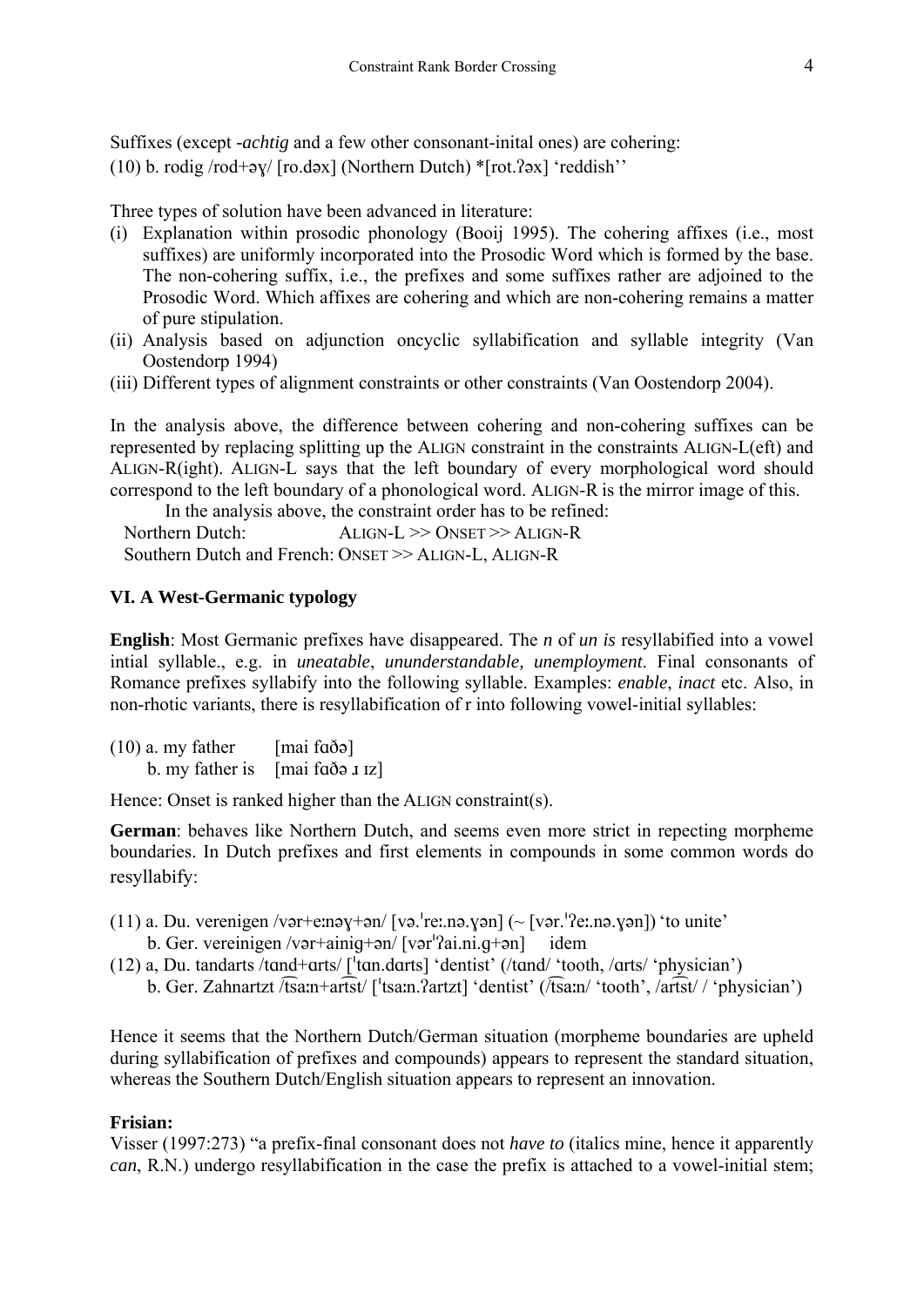*ferefterje* /far+ $\epsilon$ ftar+ia/ 'to decline, to go down(hill)' [....] for instance is regularly syllabified as  $(fər)_{σ} (ef)_{σ} (tər)_{σ} (jə)_{σ} [...]''$ 

However, my field work shows that resyllabification is standard, this in contrast to Northern Dutch and German:

| $(13)$ a. N. Du.: onenig<br>b. Frisian: ûnienich                 |                                                          | $\sqrt{2n+en+ay}$<br>$\mu$ n+iən+ry/                                                                                                                  | $\lceil$ on. '?e.nəx]<br>$[u, 'n]$ ia.n $[x]$                                            | 'in disagreement'<br>idem                                                                                                                                            |
|------------------------------------------------------------------|----------------------------------------------------------|-------------------------------------------------------------------------------------------------------------------------------------------------------|------------------------------------------------------------------------------------------|----------------------------------------------------------------------------------------------------------------------------------------------------------------------|
| $(14)$ a. N. Du.: oneetbaar<br>b. Frisian: ûnytber               |                                                          | $\sqrt{2n}$ + et + bar $\sqrt{2n}$<br>$\mu$ n+it+bər/                                                                                                 | $[/on.^{\prime}$ ?et.bar]<br>[u, 'nit.bər]                                               | 'uneatable'<br>idem                                                                                                                                                  |
|                                                                  |                                                          | $(15)$ a. N. Du.: oneerlijkheid /on+er+lək+heid/ [on. '?er.lək.heit] 'dishonesty<br>b. Frisian: ûnearlikens /un+er+lək+əns/ ' $[u$ 'ner.lə.kəns] idem |                                                                                          |                                                                                                                                                                      |
| $(16)$ a. N. Du.: onterven<br>b. Frisian: $\hat{u}$ nterv $(i)e$ |                                                          | $\sqrt{2nt}$ + $\frac{1}{2}$<br>$\mu$ nt+ $\epsilon$ rv+j $\alpha$                                                                                    | [ont. <sup>1</sup> ?er.v $\varphi(n)$ ]<br>$\lceil$ un. ter. vj $\varphi$                | 'disinherit'<br>idem                                                                                                                                                 |
|                                                                  | $(17)$ a. N. Du.: onteigenen<br>b. Frisian: ûnteichenje  | $\sqrt{2nt}$ + $\epsilon$ iyən+ $\frac{1}{2}$<br>$\sin t + \sin t + \sin t$                                                                           | [ont. <sup>1</sup> ?ei.yə.nə(n)] 'expropriate'<br>$\lceil$ un. tei.xen. je $\rceil$ idem |                                                                                                                                                                      |
|                                                                  | $(18)$ a. N. Du.: uiteindelijk<br>b. Frisian: û-tein-lik | $\alpha$ yt+ $\epsilon$ ində+lək $\ell$<br>$/$ ut+ $\epsilon$ in+ $\frac{1}{\epsilon}$                                                                | [u. <sup>'</sup> tein.lɪk]                                                               | $[\alpha y t.^{1}$ ?ein.də.lək $]$ 'final(ly)' $(=(3a))$<br>idem                                                                                                     |
| b. Frisian:                                                      |                                                          | $\hat{u}$ nôfhinklik /un+hin+lɪk/                                                                                                                     | $[u$ . noo. $h$ In $k$ lə $k$ ]                                                          | (19) a. N. Du.: onafhankelijk / $\text{on+af+}\text{hap+}\text{lab/}$ [ $\text{on}.$ ? $\text{af.}$ 'han $\text{lab.}$   $\text{lab.}$ 'independent' (=(3e))<br>idem |
|                                                                  | b. Frisian: bercheftich / berx+ $\epsilon$ ftix]         | $(20)$ a. N. Du.: bergachtig /bery+axtax/                                                                                                             | [ $ber'xeftIX$ ]                                                                         | [ $'berx$ <sub>1</sub> , $2ax.tax$ ] $'moutanous' (=3f)$ ]<br>idem                                                                                                   |

Totally surprising findings: in contrast to every expectation, Frisian behaves like Southern Dutch and English, whose behaviour we supposed were innovations, influenced by French (for both S. Dutch and English). If there is any language which influences Frisian, it is Northern Dutch. ==> Mistery.

What did earlier stages of West-Germanic look like?

#### **References:**

- Blancquaert, Edgard. 1934. *Practische uitspraakleer van de Nederlandsche taal.* Antwerpen : De Sikkel.
- Booij, Geert. 1995. *The Phonology of Dutch*. Oxford: Clarendon Press.

\_\_\_\_. 2002. *The Morphology of Dutch*. Oxford: Oxford University Press.

- Cohn, Abigail. 1989. Stress in Indonesian and Bracketing Paradoxes. *Natural Language and Linguistic Theory* 7, 167-216.
- De Schutter, Georges. 1999. Fonologische parallellen aan weerszijden van de Germaans-Romaanse Taalgrens. *Taal en Tongval* 51, 111-130.

Grammont, Maurice. 1922. *Traité pratique de prononciation française*. Paris: Lagrave.